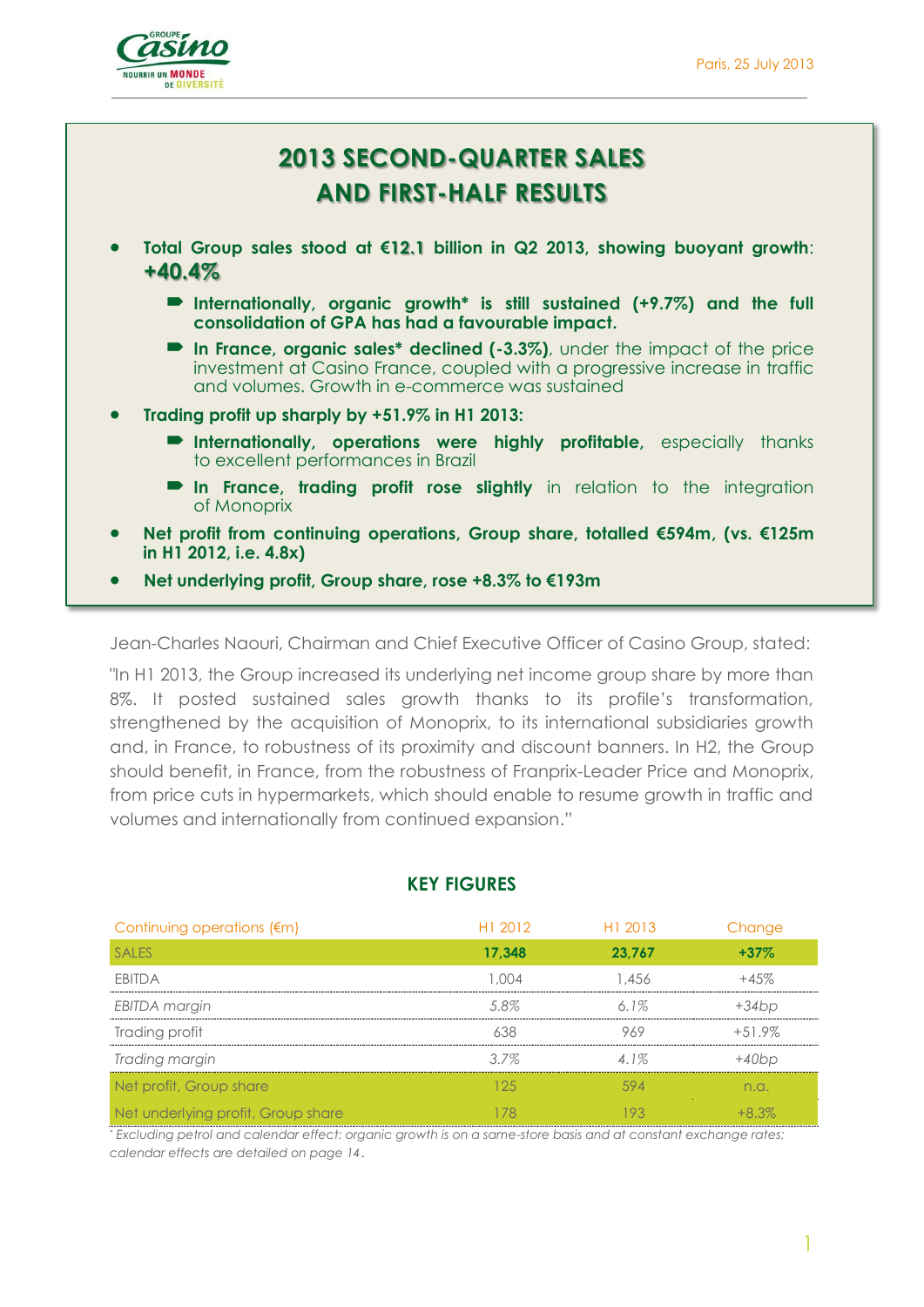

### **FIRST-HALF 2013 RESULTS: CONSOLIDATED TRADING PROFIT UP +51.9% AND NET UNDERLYING PROFIT, GROUP SHARE, UP +8.3% TO €193M**

The Group posted sharp growth in its first-half sales, which increased by +37%. Organic sales growth, excluding petrol and the calendar effect, came out at +2.8%, driven by continued sustained levels of same-store sales and very robust international expansion. The Group's high-growth markets account for 61% of consolidated first-half sales.

The Group's trading profit soared  $+51.9\%$  to  $\epsilon$ 969 million, driven by the full consolidation of GPA and Monoprix, in addition to the excellent progress made in Latin America. The trading margin is high and benefits from the high profitability of the Group's international operations. The Group's high-growth markets account for 74% of consolidated first-half trading profit.

Trading profit in France totalled  $\epsilon$ 254 million, up +1.2% on the first half of 2012, including the full consolidation of Monoprix as of the second quarter of 2013. At Casino France, cost cutting plans, which are rolled-out over the year, have strongly mitigated the impact of sales decline on trading profit. Franprix-Leader Price's trading margin is stable and improves in organic terms thanks to cost control. Monoprix's trading margin is increasing.

International trading profit rose very sharply by +84.8% to €715 million. In organic terms, it increased +8.2%. Brazil posted an excellent progression of its operating margin, particularly at Viavarejo. Profitability in Asia remained high, especially thanks to a solid margin from retail activities, in addition to the sound contribution from commercial galleries.

Non-recurring income (other operating income and expense) was positive at €530 million. This notably includes the revaluation of Casino's stake in Monoprix following the Group obtaining exclusive control and the impact of the deconsolidation of Mercialys following Casino's loss of control.

Net finance costs amounted to €309 million. Excluding the effects associated with the scope of consolidation, financial expenses are under control.

Net profit, group share came out to €594 million. Restated for non-recurring items, net underlying profit, group share, totalled  $\epsilon$ 193 million, a +8.3% rise on the first half of 2012.

At 30 June 2013, Group net financial debt totalled €8,856 million; it should decrease over the second half of the year, under the effect of free cash flow seasonality, notably related to the generation of a significant resource in working capital, enabling to reach a net financial debt/EBITDA ratio below 2x.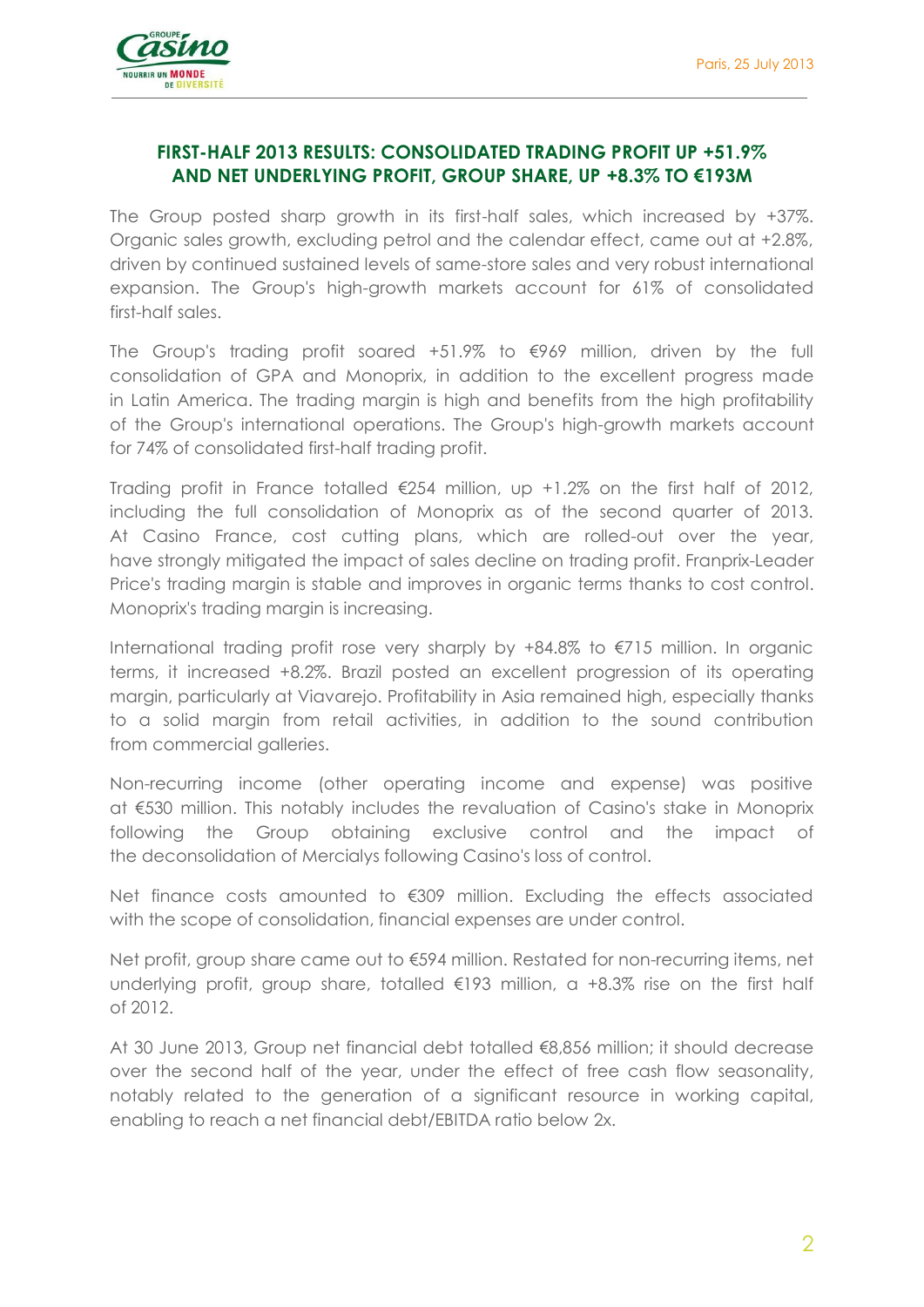

## **FIRST-HALF 2013 RESULTS**

| Continuing operations (€m)                              | H1 2012 | H1 2013 | Change   | Organic<br>growth <sup>(1)</sup> |
|---------------------------------------------------------|---------|---------|----------|----------------------------------|
| <b>SALES</b>                                            | 17,348  | 23,767  | $+37%$   | $+1.4%$                          |
| of which France                                         | 9,026   | 9,201   | $+1.9%$  |                                  |
| of which International                                  | 8,322   | 14,566  | $+75%$   |                                  |
| EBITDA <sup>(2)</sup>                                   | 1,004   | 1,456   | $+45%$   | $+1.8%$                          |
| of which France                                         | 438     | 459     | $+4.7%$  |                                  |
| of which International                                  | 566     | 997     | $+76.1%$ |                                  |
| <b>Trading profit</b>                                   | 638     | 969     | $+52%$   | $+0.9%$                          |
| of which France                                         | 251     | 254     | $+1.2%$  |                                  |
| of which International                                  | 387     | 715     | +84.8%   |                                  |
| Other operating income and expense                      | (104)   | 530     | n.a.     |                                  |
| Operating profit                                        | 534     | 1,499   | n.a.     |                                  |
| Finance costs, net                                      | (222)   | (309)   | $-39.2%$ |                                  |
| Other financial income and expense                      | 21      | (31)    | n.a.     |                                  |
| Income tax expense                                      | (95)    | (285)   | n.a.     |                                  |
| Share of profits of associates                          | (15)    | (2)     | $+88%$   |                                  |
| Net profit from continuing operations,<br>Group share   | 125     | 594     | n.a.     |                                  |
| Net profit from discontinued operations,<br>Group share | (1)     | (0)     | $+70.6%$ |                                  |
| Net profit, Group share                                 | 124     | 594     | n.a.     |                                  |
| <b>NET UNDERLYING PROFIT,</b><br><b>GROUP SHARE(3)</b>  | 178     | 193     | $+8.3%$  |                                  |

*(1) Based on a comparable scope of consolidation and constant exchange rates, excluding the impact of asset disposals* 

*(2) EBITDA: Earnings before interest, taxes, depreciation and amortisation*

*(3) See details in appendix*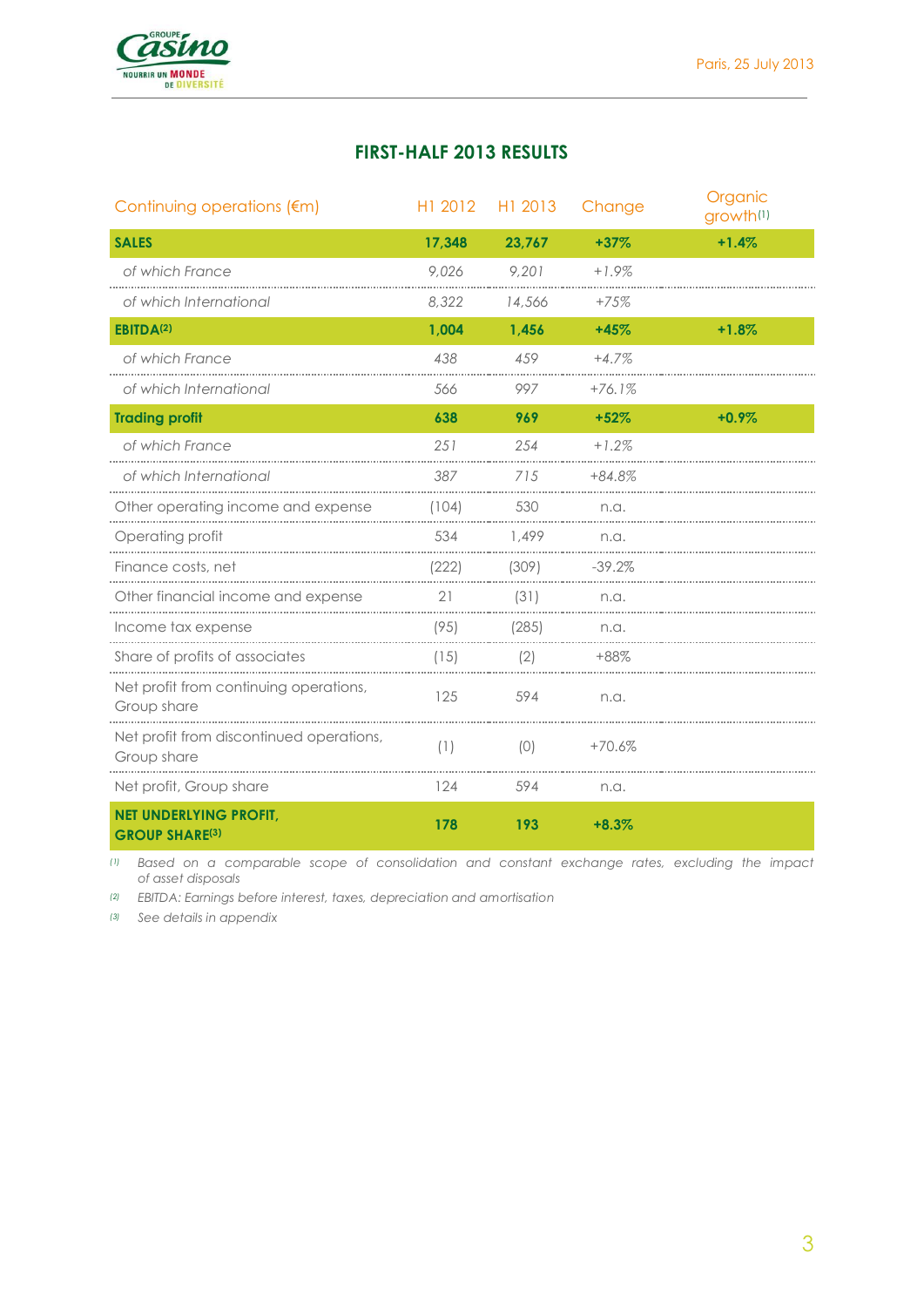

## **TRADING PROFIT BREAKDOWN BY FORMAT**

## France

| Trading profit (in $\epsilon$ m) H1 2012 |     | Margin  | H <sub>1</sub> 2013 | Margin  | Margin change |
|------------------------------------------|-----|---------|---------------------|---------|---------------|
| Casino France                            | 119 | 2%      | 86                  | 1.6%    | $-47bp$       |
| Franprix-Leader Price                    | 67  | $3.1\%$ | 68                  | $3.1\%$ | $-2bp$        |
| <b>Monoprix</b>                          | 64  | $6.4\%$ | 100                 | 6.6%    | $+18bp$       |
| <b>FRANCE</b>                            | 251 | $2.8\%$ | 254                 | $2.8\%$ | $-2bp$        |

## International

| Trading profit (in $\epsilon$ m) H1 2012 |     |         | Margin H1 2013 | Margin  | Margin change |
|------------------------------------------|-----|---------|----------------|---------|---------------|
| Latin America                            | 265 | $4.2\%$ | 601            | 4.9%    | $+65bp$       |
| Asia                                     | 117 | 7.1%    | 114            | $6.2\%$ | $-91bp$       |
| Other                                    | 5   | n.a.    | (0)            | n.a.    | n.a.          |
| <b>INTERNATIONAL</b>                     | 387 | $4.6\%$ | 715            | 4.9%    | $+26bp$       |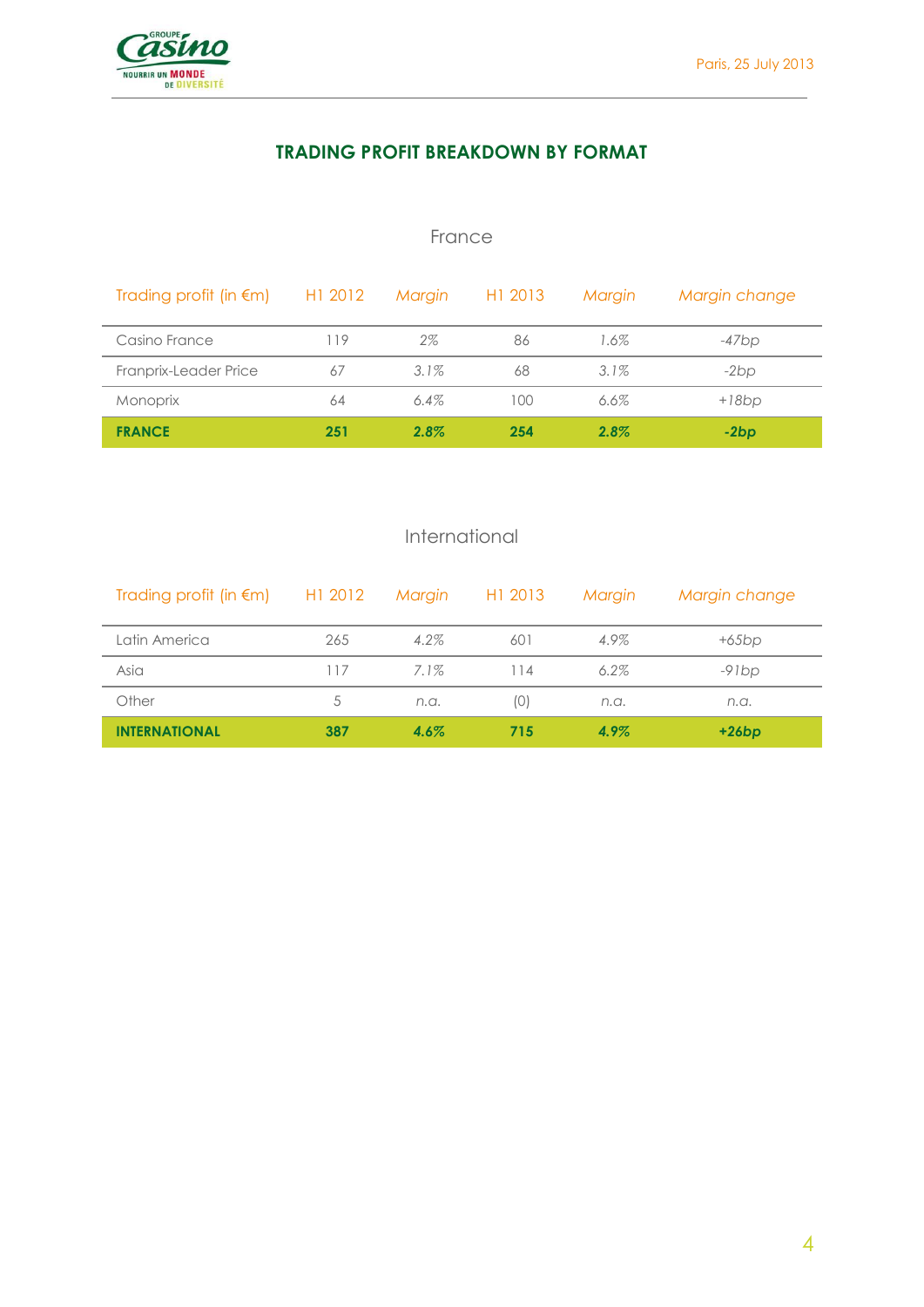

Consolidated net

*.*

 $\overline{a}$ 

## **SECOND QUARTER 2013 SALES**

**In the second quarter of 2013**, the **Group's** consolidated sales rose sharply by **+40.4%,**  under the impact of the full consolidation of GPA and Monoprix, as well as sales growth from all of the Group's international subsidiaries. Organic growth\* stood at **+3%** (+1.3% including petrol and calendar effect). The effect of changes in scope was +43.8%. Foreign-exchange rates had an impact of -4.7%, while the petrol effect was -0.5%. Finally, the average calendar effect *(detailed on page 14)* was -1.6% in France and -0.9% internationally.

#### Changes in Group sales

| <u>COLDUNIUM IN FI</u><br>sales before taxes | Q2 2013         | % chg. Q2 2013/Q2 2012 |                             | H1 2013         | % chg. H1 2013/H1 2012 |                             |  |
|----------------------------------------------|-----------------|------------------------|-----------------------------|-----------------|------------------------|-----------------------------|--|
|                                              | in $\epsilon$ m | <b>Total</b><br>growth | <b>Organic</b><br>$growth*$ | in $\epsilon$ m | <b>Total</b><br>growth | <b>Organic</b><br>$growth*$ |  |
| Total, continuing<br>operations              | 12.086          | $+40.4%$               | $+3%$                       | 23.767          | $+37%$                 | $+2.8%$                     |  |
| France                                       | 4,886           | $+7.8\%$               | $-3.3\%$                    | 9.201           | $+1.9\%$               | $-3.4\%$                    |  |
| International                                | 7.199           | $+76.6\%$              | $+9.7\%$                    | 4,566           | $+75%$                 | $+9\%$                      |  |

## **In France, organic sales excluding petrol and the calendar effect were in line with Q1 2013 despite the price cuts and the consumption environment**

Sales in **France** rose **+7.8%** to **€4,886 million** in the second quarter of 2013, related to the impact of Monoprix's full consolidation as of Q2 2013.

| In $\epsilon$ m                |         |         | <b>Total growth</b> | <b>Organic</b><br>growth <sup>*</sup> |
|--------------------------------|---------|---------|---------------------|---------------------------------------|
|                                | Q2 2012 | Q2 2013 | Q2 2013             | Q2 2013                               |
| Net sales before tax - France  | 4,531   | 4,886   | $+7.8\%$            | $-3.3\%$                              |
| <b>Casino France</b>           | 2.941   | 2.743   | $-6.7\%$            | $-4.4\%$                              |
| Géant Casino hypermarkets      | 1,277   | 1.149   | $-10.1%$            | $-7.9\%$                              |
| Casino supermarkets            | 934     | 849     | $-9.1\%$            | $-5.7\%$                              |
| Superettes                     | 360     | 348     | $-3.2\%$            | $-3.3\%$                              |
| Cdiscount & Other businesses   | 369     | 396     | $+7.3%$             | $+7.3\%$ **                           |
| <b>Franprix - Leader Price</b> | 1.096   | 1,130   | $+3.1\%$            | $-3.6\%$                              |
| <b>Monoprix</b>                | 495     | 1,013   | $+104.9%$           | $+2.6\%$                              |

<sup>\*</sup> *Excluding petrol and calendar effect. Organic growth is growth at constant scope of consolidation and exchange rates.* 

*<sup>\*\*</sup>Excluding the impact of Banque Casino consolidated using the equity method in H1 2012*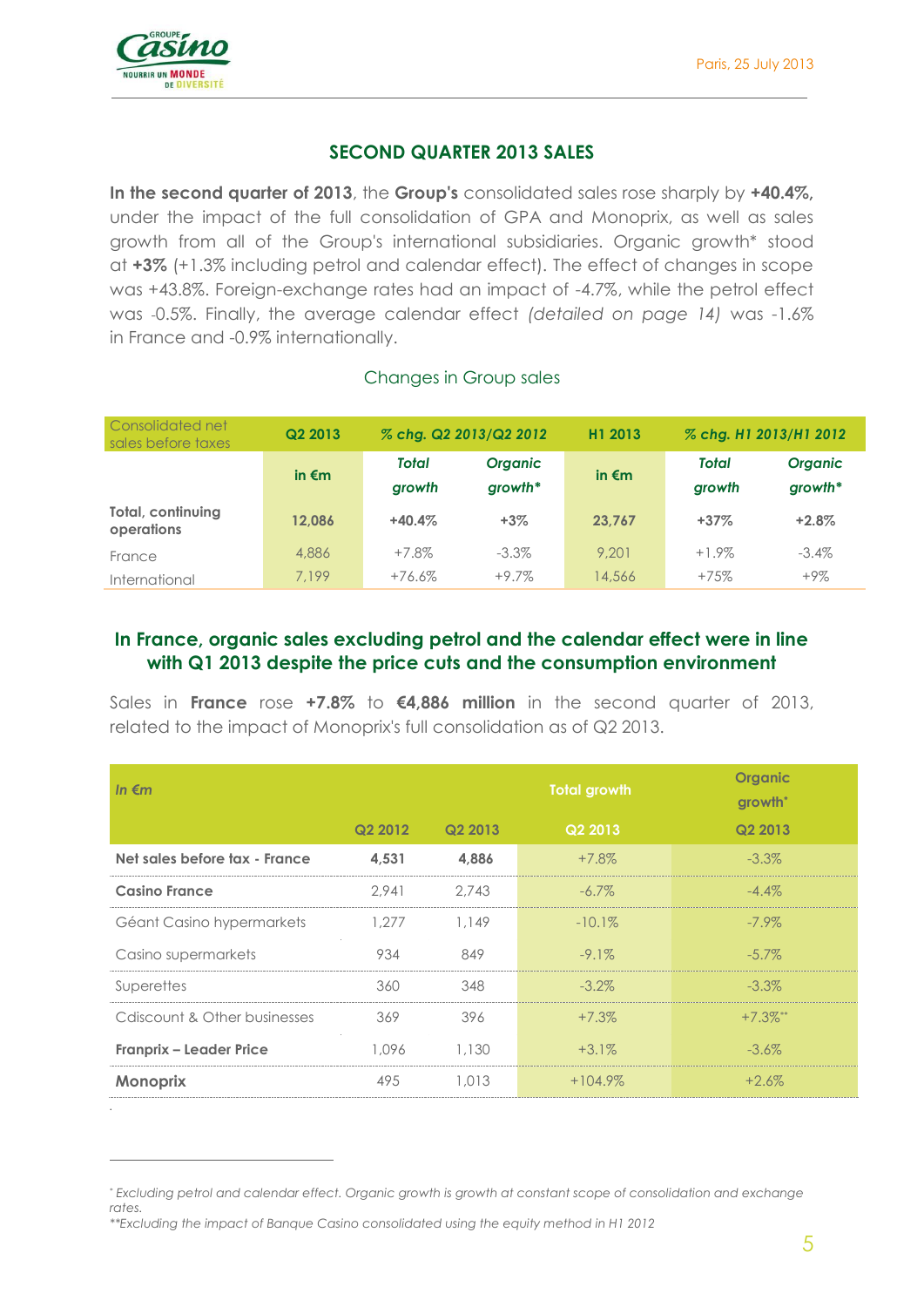

| In $\epsilon$ m            | excluding calendar effect |          |          |  |
|----------------------------|---------------------------|----------|----------|--|
|                            | Q2 2013                   | Q2 2013  | Q1 2013  |  |
| Géant Casino hypermarkets  | $-10.5\%$                 | $-7.8\%$ | $-9.7\%$ |  |
| <b>Casino Supermarkets</b> | $-8.7\%$                  | $-6.3\%$ | $-7.6\%$ |  |
| Franprix                   | $-3\%$                    | $-2\%$   | $-1.7\%$ |  |
| Leader Price               | $-4.1\%$                  | $-3.4\%$ | $-0.5\%$ |  |
| Monoprix                   | 0%                        | $+0.3\%$ | $-1.3\%$ |  |

## **Change in same-store sales, excluding petrol**

**In France**, second-quarter organic growth declined by -3.3% excluding petrol and the calendar effect (compared to a -3.4% drop in Q1 2013), against a backdrop where Casino continued the price-cutting policy it initiated in late 2012.

#### **Casino France**

Sales at **Géant** and **Casino supermarkets** were impacted by price cuts initiated in late 2012, with sequential same-store improvement (excluding petrol and the calendar effect) related to improving trends in traffic and volumes.

At **Géant**, same-store food sales were up sequentially excluding the calendar effect (-5.9% in Q2 2013 compared to -7.7% in Q1 2013), thanks to the impact of improved traffic. Excluding the impact of price cuts, same-store food sales ex-calendar were almost flat in the second quarter. The new price positioning is very competitive.

**Casino supermarkets**, where price indices are improving<sup>\*</sup>, saw a progressive inflection in volumes, driven by the private label and customer traffic following the price cuts. The banner is also continuing its operational efficiency action plans aimed at increasing its appeal.

**Superettes** are stepping up the roll-out of the Casino Shop and Shopping formats, notably with the successful conversion of 37 stores in Marseille and more openings in new sales outlets (train stations, airports, motorways, etc.). The banner is also confirming its leading position in supplying food to service stations, supplying more than 1,100 TOTAL stations. The new customer loyalty programme is showing good results. The goal is to roll out the loyalty card to the entire store network on 1 October. The banner continued to streamline the store network.

Business volume at **Cdiscount** rose substantially by +16.5%. Its own sales rose (+9.6%) and the marketplace already represents 13% of the site's total business volume as of the end of June. Furthermore, over 10% of the site's sales were generated via mobile devices as of the end of June.

 $\overline{a}$ 

<sup>\*</sup> *Independent panelist*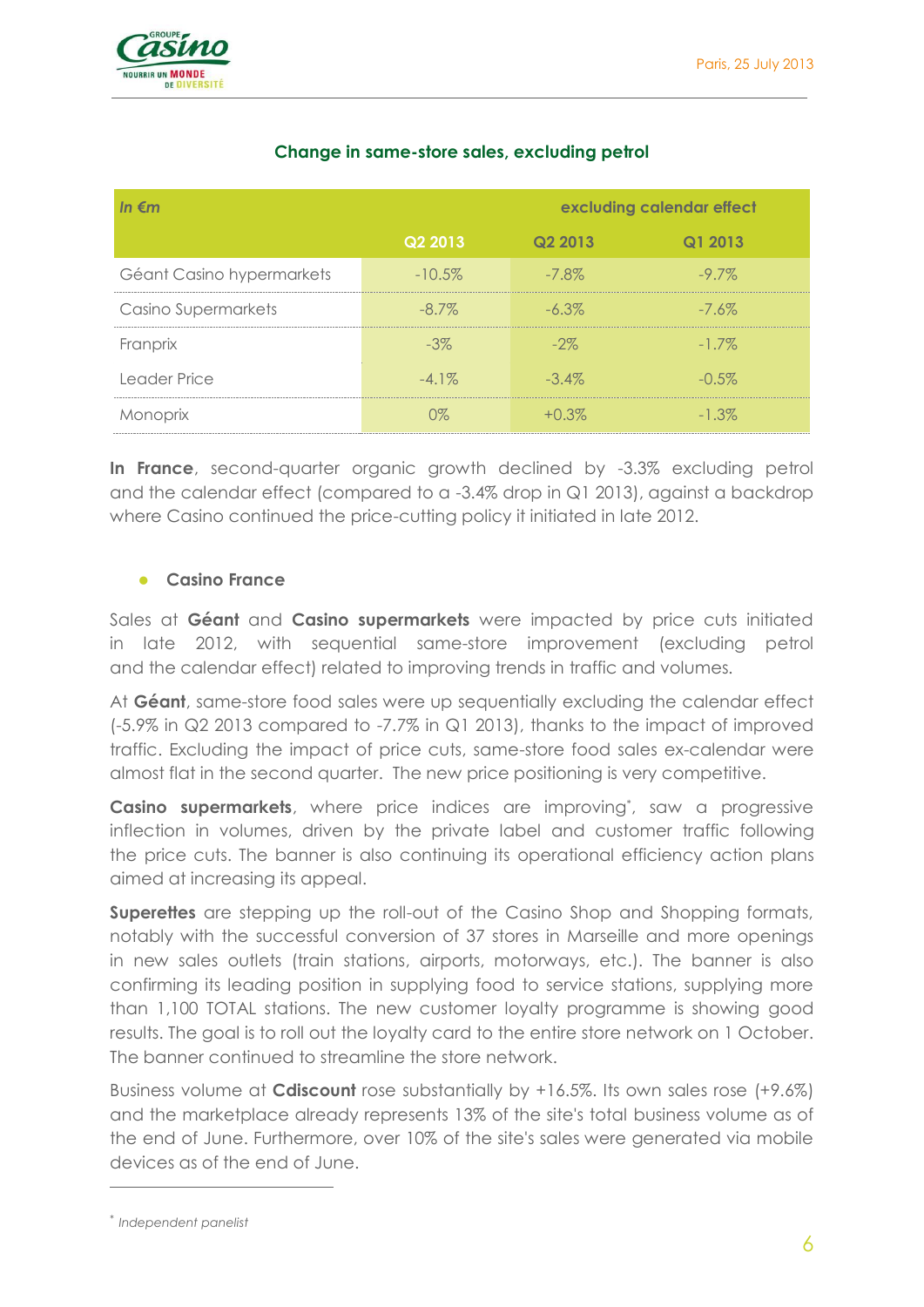



#### **Franprix – Leader Price**

Franprix-Leader Price total sales posted an increase of +3.1% due to the continued expansion of the network and scope effects.

**Leader Price** posted a +9.4% increase in its total sales, related to the integration of the businesses of several master franchises (81 new stores). The banner is continuing to strengthen its competitiveness and to improve the quality of its fresh product channels, as well as its price image.

**Franprix** is continuing to strengthen the appeal of its product range based on an increase in the number of Leader-Price private-label products under €1 (superior to 500 products) and on partnerships with local producers.

#### **•** Monoprix

Monoprix's organic sales excluding petrol and the calendar effect posted a good performance, with a sequential increase compared to Q1 2013, driven by the improvement in same-store sales and by the sustained expansion of all of its formats. Food sales recorded a good progression. The banner is also benefiting from the success of its commercial repositioning and its new visual identity. Monoprix is continuing its expansion on all formats, particularly at new sales outlets (train stations, motorways). The banner will accelerate its growth in e-commerce.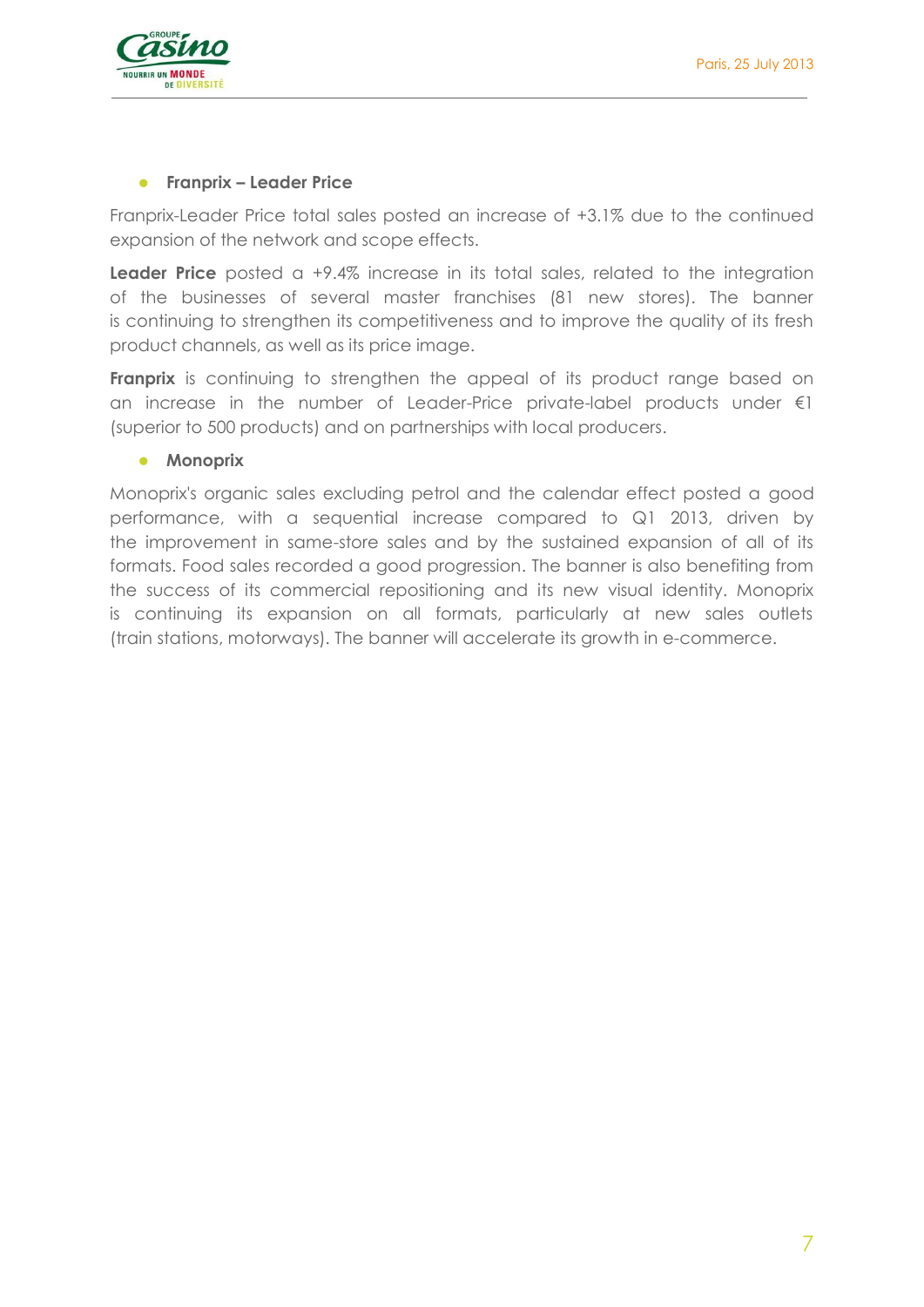

## **Internationally, sustained organic growth continued on all markets, which accelerated sequentially (+9.7%\* vs. +8.3%\* in Q1 2013)**

International subsidiaries posted another quarter of strong organic growth at **+9.7%** excluding petrol and the calendar effect. Total international sales increased by **+76.6% to €7,199 million**, particularly due to the full consolidation of GPA as of the second half of 2012, despite the negative foreign-exchange effect of -10%, primarily related to the real's depreciation.

|               | <b>Total growth</b> | <b>Organic</b><br>growth <sup>*</sup> | Same-store<br>growth* |
|---------------|---------------------|---------------------------------------|-----------------------|
| Latin America | $+99.8\%$           | $+10.3%$                              | $+6.7\%$              |
| Asia          | $+11.9\%$           | $+9.9\%$                              | $+2.2\%$              |

Total **international** sales accounted for **60% of the Group's net sales.**

**Latin American** same-store sales grew by **+6.7%,** excluding petrol and the calendar effect, a sequential progress from Q1 2013 (+5.4%), particularly reflected by GPA's sustained performance in Brazil. Organic growth was boosted by continued rapid expansion in Brazil and Colombia. In all, sales doubled, primarily under the impact of the full consolidation of GPA.

#### **GPA in Brazil**

 $\overline{a}$ 

In Brazil, GPA posted same-store sales up +10.1%, excluding petrol and the calendar effect.

In food, GPA Food's same-store net sales rose sharply by +8.4%\* (+5.5%\* in Q1 2013). Sales were driven by excellent performances from Assaí cash & carry and Minimercado convenience formats, with redefined concepts. Expansion was buoyant over the second quarter with the opening of 23 Minimercado Extra stores, three Assaí stores and the opening of the Americas commercial gallery (12,500 m2) in Rio.

In non-food, Viavarejo's same-store sales posted highly sustained growth of +12% (compared to +7.3% in Q1 2013). E-commerce growth has been very strong (+24.1%), driven by changes to price strategy and product categories rolled out, reinforced services and marketplace launch: Nova.com now represents 16% of Viavarejo sales. Retail operations performed well.

*<sup>\*</sup> Excluding petrol and the calendar effect - as a reminder, GPA releases gross sales including calendar effect*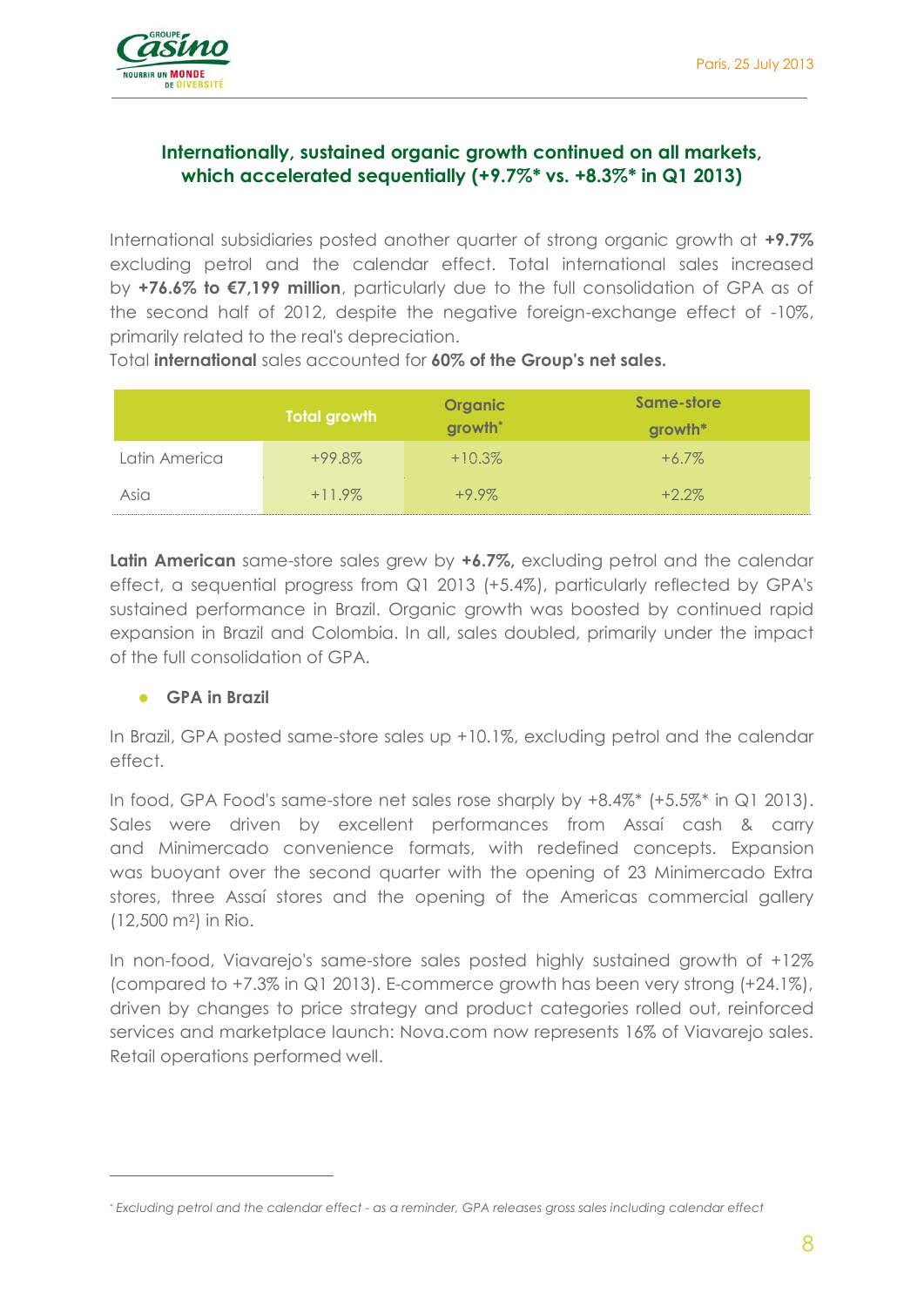## **Exito Group**

Exito's organic sales growth excluding petrol and the calendar effect was +3.2%, driven by expansion and Uruguay's excellent performances. Sales initiatives (Megaprima) posted a solid performance against a backdrop of macroeconomic slowdown. The banner confirmed its leading market position in Colombia and Uruguay, and continued its expansion focused on proximity and on the Surtimax discount format, which is continuing to gain market share. Ten stores were opened in Colombia in Q2 2013, including four Surtimax and three Exito Express stores.

**In Asia,** same-store growth excluding calendar effect totalled +2.2%. **Organic** growth in sales excluding calendar effect maintained a high level of **+9.9%.** Total sales grew **+11.9%.**

## **•** Big C Thailand

**Big C** posted **organic** sales **growth** excluding the calendar effect of **+8.9%.** Same-store growth was +3% in Q2, greater than Q1 (+2.4%), related to leading price positioning, the great success of its retail operations and the development of its loyalty card. Expansion on small formats (36 Mini Big C and 15 Pure stores opened) was highly sustained. Income from commercial galleries adjacent to hypermarkets remains very sustained.

#### **Big C Vietnam**

**Big C Vietnam** posted very strong organic sales growth. The banner continued its expansion, opening 2 hypermarkets and 2 adjacent commercial galleries, and confirmed its leadership in price indices and price image.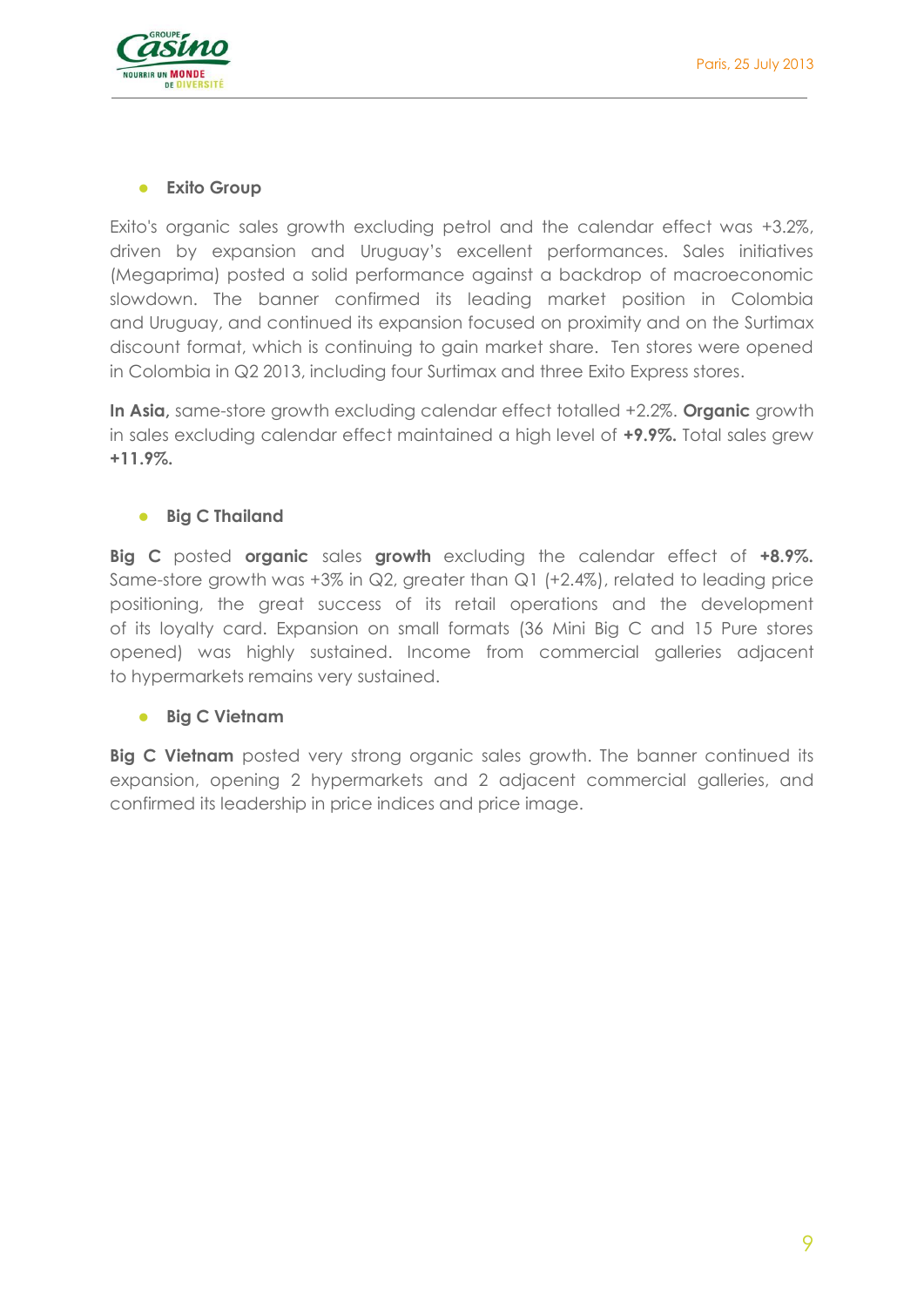

## **PERSPECTIVES FOR THE SECOND HALF OF 2013**

The Group is maintaining its 2013 targets:

- **Strong growth in reported sales**
- **•** Organic sales and organic trading profit growth
- Maintaining a solid financial structure with a net financial debt/EBITDA ratio below 2x

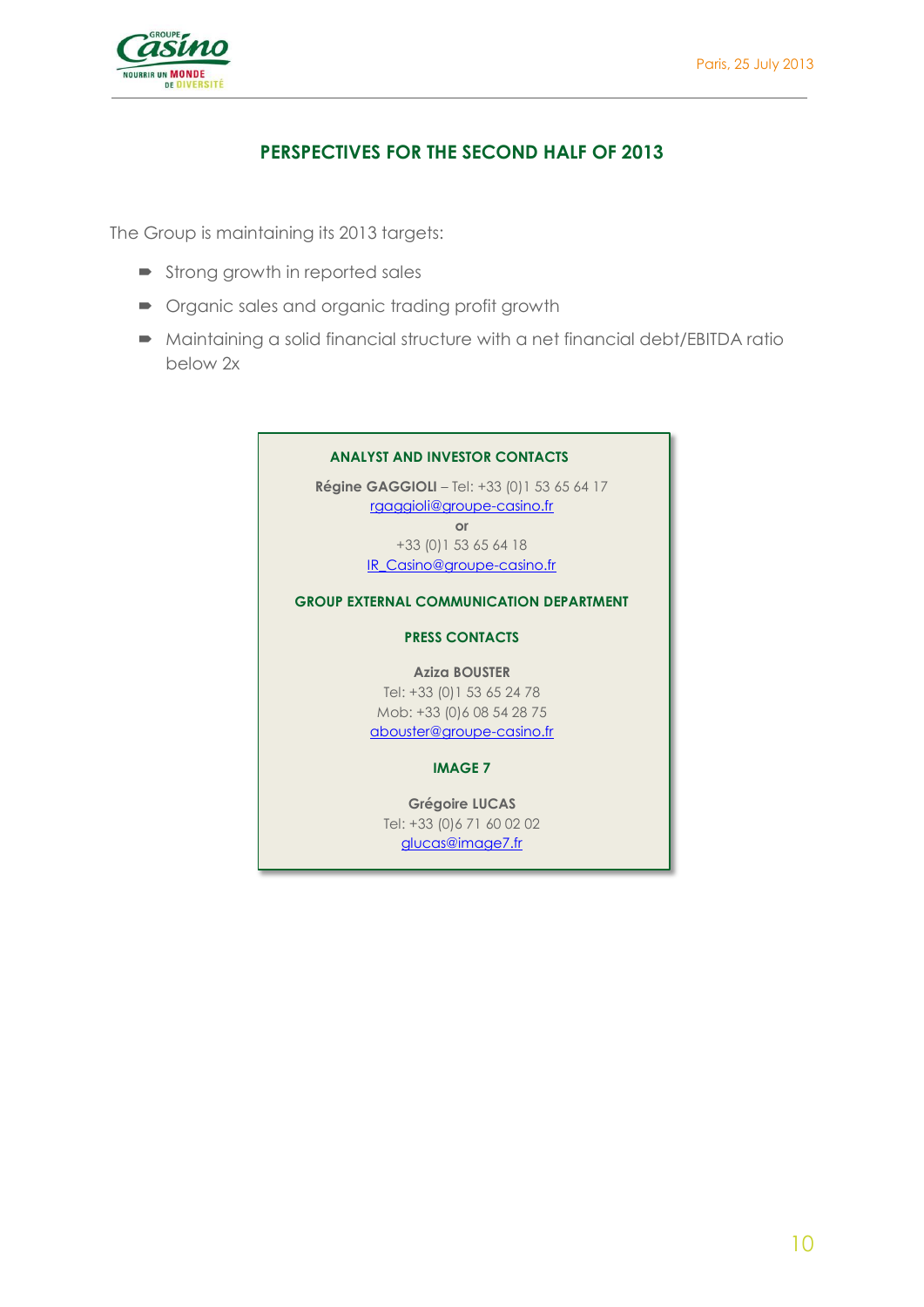

The first-half 2013 consolidated financial statements drawn up by the Board of Directors on 24 July 2013 have been reviewed by the Statutory Auditors.

#### *Disclaimer*

*This press release was prepared solely for informational purposes and should not be construed as a*  solicitation or an offer to buy or sell any securities or related financial instruments. Similarly, it does not *and should not be treated as giving investment advice. It has no connection with the specific investment objectives, financial situation or needs of any receiver. No representation or warranty, express or implied, is provided in relation to the accuracy, completeness or reliability of the information contained in this document. It should not be regarded by recipients as a substitute for the exercise of their own judgement. Any opinions expressed herein are subject to change without notice.*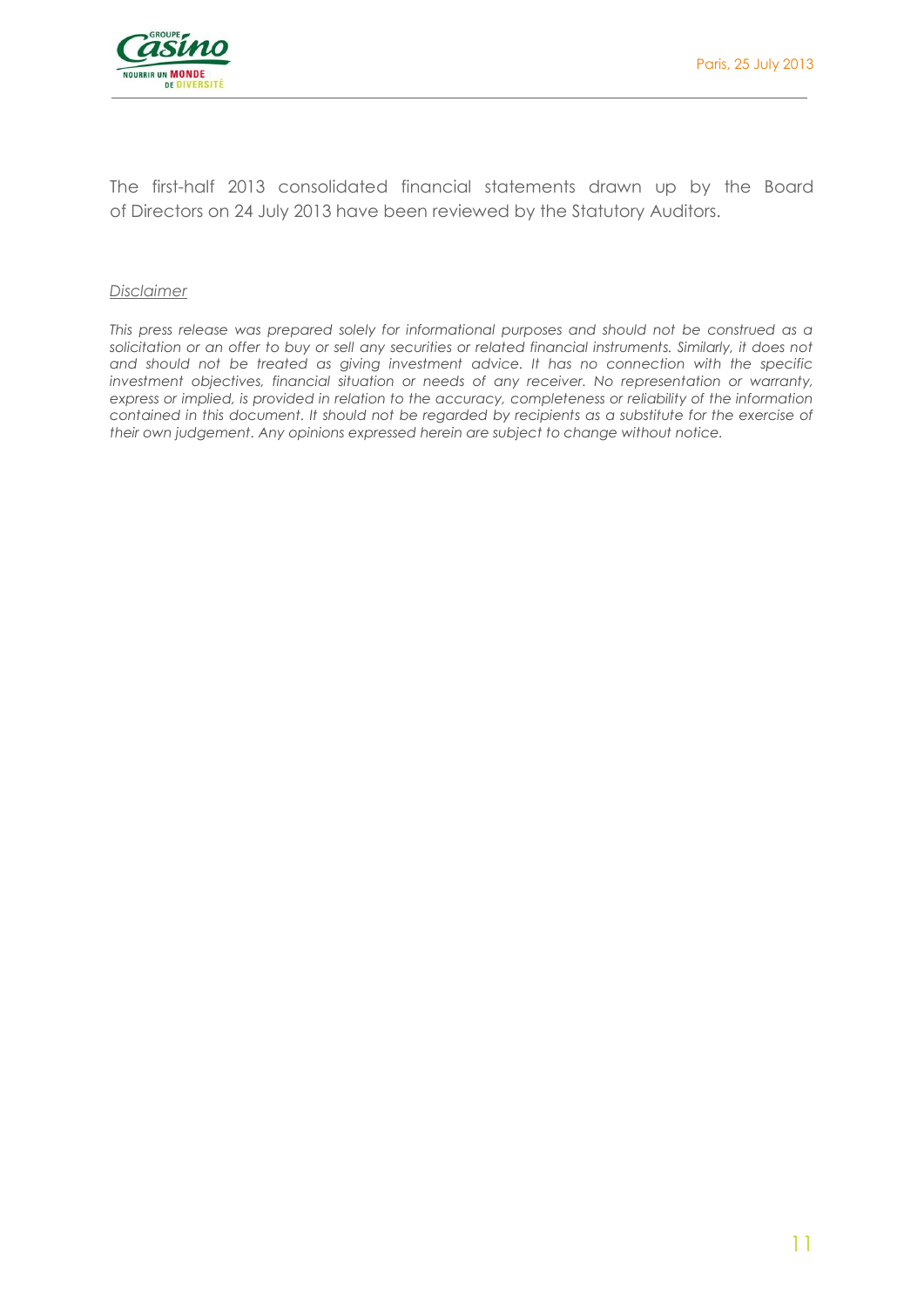

## **APPENDICES**

## **Main changes in the scope of consolidation**

- Full consolidation of GPA since 2 July 2012. GPA was proportionately consolidated at 40.3201% as of 30 June 2012.
- Full consolidation of companies owning 21 stores into Franprix Leaderprice as of July 2012.
- Full consolidation of BARAT into Franprix-Leaderprice from 8 March 2012.
- Full consolidation of HDRIV (RIVIERE) into Franprix Leaderprice from 1 December 2012.
- Full consolidation of DSO and CAFIGE into Franprix Leaderprice from 1 February 2013.
- Full consolidation of PFD (FABRE) into Franprix Leaderprice from 31 December 2012.
- Full consolidation of MONOPRIX since 5 April 2013.
- Deconsolidation of Mercialys on 21 June 2013, the date of the Annual General Meeting during which Casino's loss of control was noted. As of this date, results have been accounted for using the equity method.

| Average exchange rates       | Q1 2012 | Q1 2013 | Change    | H1 2012 | H1 2013 | Change    |
|------------------------------|---------|---------|-----------|---------|---------|-----------|
| Argentina (ARS/EUR)          | 0.1757  | 0.1511  | $-14\%$   | 0.1755  | 0.1485  | $-15.4\%$ |
| Uruguay (UYP/EUR)            | 0.0391  | 0.0395  | $+0.9\%$  | 0.0386  | 0.0393  | $+1.8\%$  |
| Thailand (THB/EUR)           | 0.0246  | 0.0254  | $+3.3%$   | 0.0248  | 0.0255  | $+3\%$    |
| Vietnam (VND/EUR) (x 1,000)  | 0.0367  | 0.0364  | $-0.8\%$  | 0.037   | 0.0366  | $-1.3\%$  |
| Colombia (COP/EUR) (x 1,000) | 0.4236  | 0.4228  | $-0.2\%$  | 0.4299  | 0.4167  | $-3.1\%$  |
| Brazil (BRL/EUR)             | 0.4317  | 0.3796  | $-12.1\%$ | 0.4141  | 0.3747  | $-9.5\%$  |

## **Exchange rates**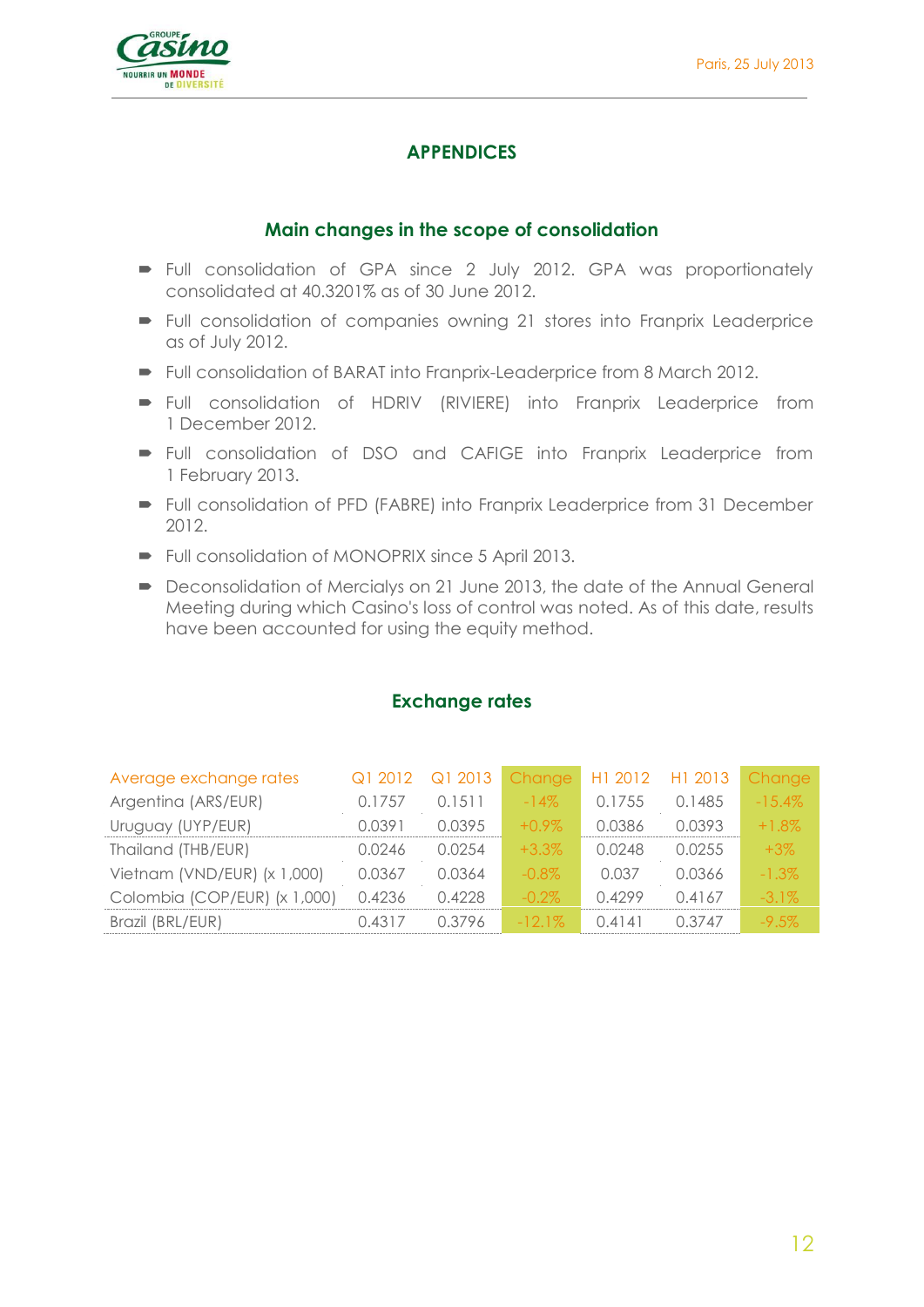

## **NET UNDERLYING PROFIT**

Net underlying profit corresponds to net profit from continuing operations adjusted for the impact of other operating income and expense (as defined in the "Significant Accounting Policies" section of the notes to the annual consolidated financial statements), non-recurring financial items and non-recurring income tax expense/benefits.

Non-recurring financial items include fair value adjustments to certain financial instruments at fair value whose market value may be highly volatile. For example, fair value adjustments to financial instruments that do not qualify for hedge accounting and embedded derivatives indexed to the Casino share price are excluded from net underlying profit.

Non-recurring income tax expense/benefits correspond to tax effects related directly to the above adjustments and to direct non-recurring tax effects. In other words, the tax on underlying profit before tax is calculated at the standard average tax rate paid by the Group.

| in $\epsilon$ millions                               | H1 2012 | Adjust-<br>ments | H1 2012<br>underlying | H1 2013 | Adjust-<br>ments | H1 2013<br>underlying |
|------------------------------------------------------|---------|------------------|-----------------------|---------|------------------|-----------------------|
| <b>TRADING PROFIT</b>                                | 638     | $\mathbf 0$      | 638                   | 969     | O                | 969                   |
| Other operating income and<br>expense                | (104)   | 104              | $\Omega$              | 530     | (530)            | $\bigcap$             |
| <b>OPERATING PROFIT</b>                              | 534     | 104              | 638                   | 1,499   | (530)            | 969                   |
| Finance costs, net                                   | (222)   | $\Omega$         | (222)                 | (309)   | 0                | (309)                 |
| Other financial income and<br>expense <sup>(1)</sup> | 21      | (24)             | (3)                   | (31)    | 27               | (4)                   |
| Income tax expense <sup>(2)</sup>                    | (95)    | (31)             | (126)                 | (285)   | 93               | (192)                 |
| Share of profit of associates                        | (15)    | 0                | (15)                  | (2)     | 0                | (2)                   |
| <b>PROFIT FROM CONTINUING</b><br><b>OPERATIONS</b>   | 223     | 49               | 271                   | 871     | (410)            | 462                   |
| Attributable to minority interests <sup>(3)</sup>    | 98      | (5)              | 93                    | 277     | (9)              | 268                   |
| <b>GROUP SHARE</b>                                   | 125     | 53               | 178                   | 594     | (401)            | 193                   |

Underlying profit is a measure of the Group's recurring profitability.

*(1) Other financial income and expense, net is stated before discounting deferred tax liabilities in Brazil (-€7m in 2012 and -€13m in 2013) and fair value adjustments from Total Return Swaps related to shares in GPA and Big C, and GPA calls and forwards (+€32m in 2012 and -€15m in 2013).*

*(2) Income tax expense is stated before the tax effect of the above adjustments and non-recurring income tax expense/benefits.*

*(3) Minority interests are stated before the above adjustments.*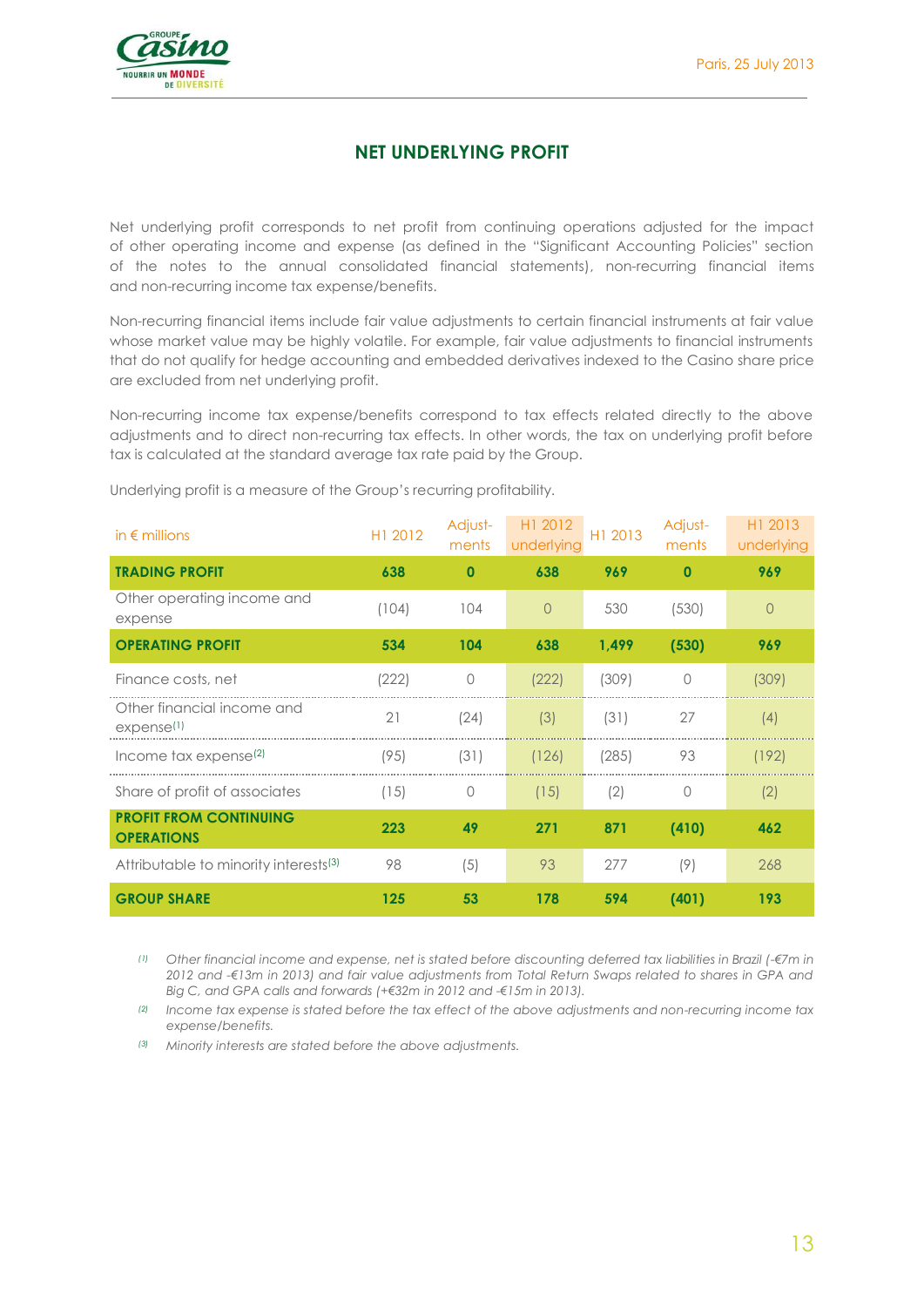

## **Second-quarter and first-half 2013 sales**

|                                                             | <b>Second quarter</b> |        |           | Change            |        | <b>First half</b><br>Change |          |                   |  |
|-------------------------------------------------------------|-----------------------|--------|-----------|-------------------|--------|-----------------------------|----------|-------------------|--|
|                                                             | 2012                  | 2013   | Reported  | At<br>constant    | 2012   | 2013<br>Reported            |          | At<br>constant    |  |
|                                                             | €m                    | €m     |           | exchange<br>rates | €m     | €m                          |          | exchange<br>rates |  |
| <b>FRANCE</b>                                               | 4,531                 | 4,886  | $+7.8%$   | $+7.8%$           | 9,026  | 9,201                       | $+1.9%$  | $+1.9%$           |  |
| Of which:                                                   |                       |        |           |                   |        |                             |          |                   |  |
| Casino France                                               | 2,941                 | 2,743  | $-6.7\%$  | $-6.7\%$          | 5,862  | 5,474                       | $-6.6%$  | $-6.6%$           |  |
| Géant Casino<br>hypermarkets                                | 1,277                 | 1,149  | $-10.1%$  | $-10.1%$          | 2,548  | 2,271                       | $-10.9%$ | $-10.9%$          |  |
| Casino<br>Supermarkets                                      | 934                   | 849    | $-9.1%$   | $-9.1%$           | 1,800  | 1,671                       | $-7.2%$  | $-7.2%$           |  |
| Superettes                                                  | 360                   | 348    | $-3.2%$   | $-3.2%$           | 713    | 689                         | $-3.4%$  | $-3.4\%$          |  |
| Cdiscount &<br>Other businesses                             | 369                   | 396    | $+7.3%$   | $+7.3%$           | 801    | 844                         | $+5.3%$  | $+5.3%$           |  |
| Franprix - Leader<br>Price                                  | 1,096                 | 1,130  | $+3.1%$   | $+3.1%$           | 2,158  | 2,209                       | $+2.4%$  | $+2.4%$           |  |
| Monoprix                                                    | 495                   | 1,013  | $+104.9%$ | $+104.9%$         | 1,006  | 1,518                       | $+50.8%$ | $+50.8%$          |  |
| <b>INTERNATIONAL</b>                                        | 4,077                 | 7,199  | $+76.6%$  | $+86.5%$          | 8,322  | 14,566                      | $+75%$   | $+88.3%$          |  |
| Of which:                                                   |                       |        |           |                   |        |                             |          |                   |  |
| Latin America                                               | 3,031                 | 6,057  | $+99.8%$  | $+113.8%$         | 6,256  | 12,314                      | +96.8%   | $+115.1%$         |  |
| Asia                                                        | 833                   | 932    | $+11.9%$  | $+9.5%$           | 1.641  | 1,828                       | $+11.4%$ | $+8.7%$           |  |
| Other                                                       | 213                   | 210    | $-1.3%$   | $-0.8%$           | 424    | 423                         | $-0.1%$  | $+0.4%$           |  |
| <b>SALES FROM</b><br><b>CONTINUING</b><br><b>OPERATIONS</b> | 8,609                 | 12.086 | $+40.4%$  | $+45.1%$          | 17,348 | 23,767                      | $+37%$   | $+43.4%$          |  |

## **Second quarter 2013 calendar effect**

| <b>CALENDAR EFFECT</b>    | Q2 2013  |
|---------------------------|----------|
| <b>FRANCE</b>             |          |
| Géant Casino hypermarkets | $-2.7\%$ |
| Casino Supermarkets       | $-2.4%$  |
| Franprix                  | $-1\%$   |
| Leader Price              | $-0.7\%$ |
| Monoprix                  | $-0.3%$  |
| <b>INTERNATIONAL</b>      |          |
| Latin America             | $-1\%$   |
| Asia                      | $-0.4%$  |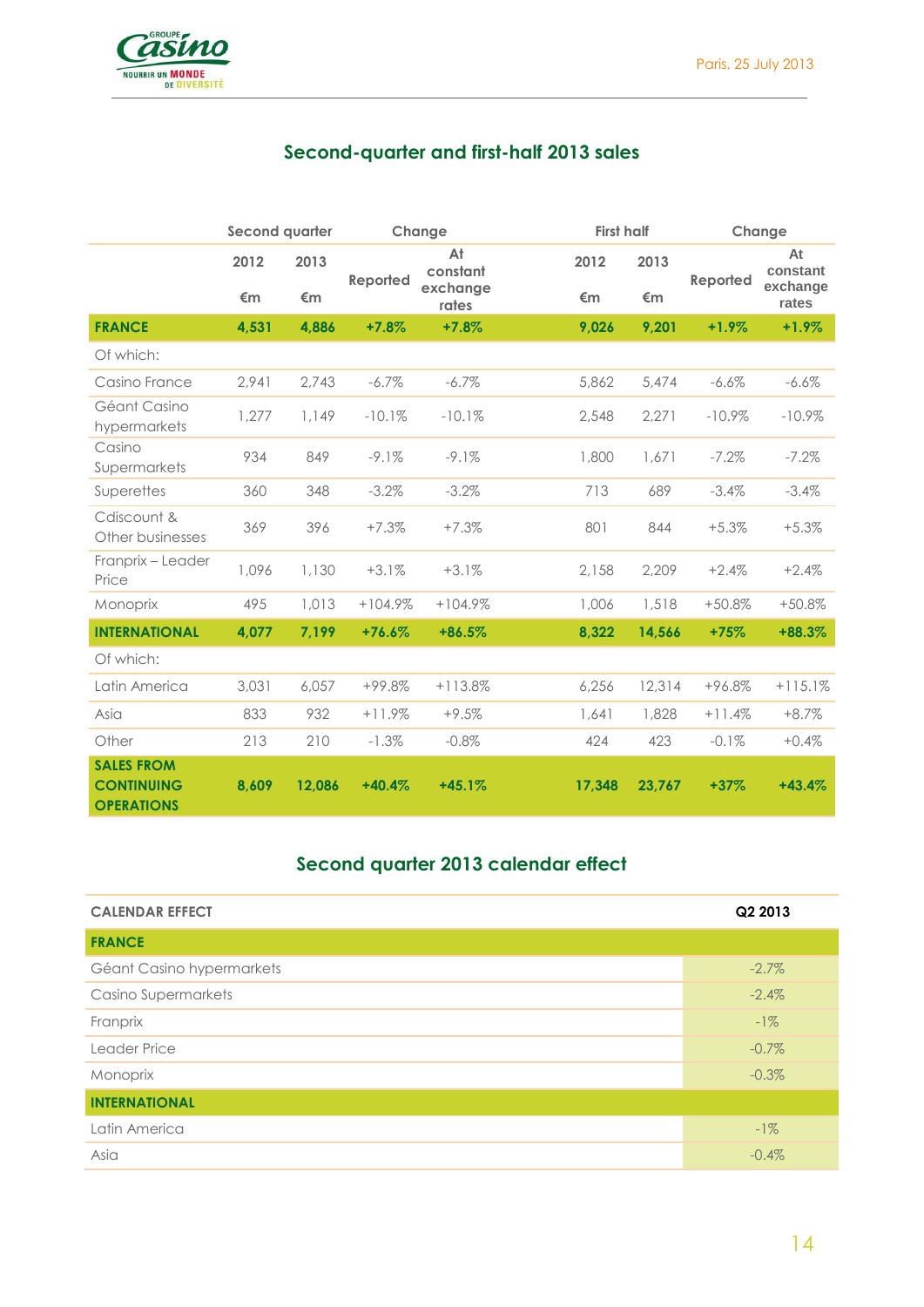

## **Period-end store network: France**

| <b>France</b>                                                       | 31 Dec. 2012 | 31 March 2013 | 30 June 2013   |
|---------------------------------------------------------------------|--------------|---------------|----------------|
| Géant Casino hypermarkets                                           | 125          | 126           | 126            |
| Of which French Affiliates                                          | 9            | 9             | 9              |
| <b>International Affiliates</b>                                     | 6            | 7             | $\overline{7}$ |
| + service stations                                                  | 97           | 97            | 97             |
| <b>Casino supermarkets</b>                                          | 445          | 446           | 440            |
| Of which French Affiliates                                          | 58           | 61            | 61             |
| International Franchise Affiliates                                  | 41           | 39            | 32             |
| + service stations                                                  | 173          | 173           | 173            |
| <b>Franprix supermarkets</b>                                        | 891          | 875           | 865            |
| Of which Franchise outlets                                          | 390          | 347           | 334            |
| <b>Monoprix supermarkets</b>                                        | 542          | 555           | 561            |
| Of which Naturalia                                                  | 71           | 74            | 74             |
| Of which Franchise outlets/Affiliates                               | 137          | 143           | 143            |
| <b>Leader Price discount stores</b>                                 | 604          | 600           | 594            |
| Of which Franchise outlets                                          | 231          | 149           | 148            |
| <b>Total supermarkets and discount stores</b>                       | 2,482        | 2,476         | 2,460          |
| Of which Franchise outlets/Stores<br>operated under business leases | 857          | 739           | 718            |
| <b>Petit Casino superettes</b>                                      | 1,575        | 1,500         | 1,406          |
| Of which Franchise outlets                                          | 26           | 26            |                |
| <b>Casino Shopping superettes</b>                                   | 11           | 13            | 14             |
| <b>Casino Shop superettes</b>                                       | 77           | 112           | 153            |
| Of which Franchise outlets                                          |              | 1             | 3              |
| <b>Eco Services superettes</b>                                      |              | 1             |                |
| <b>Coop Alsace superettes</b>                                       | 144          | 144           | 144            |
| Of which Franchise outlets                                          | 144          | 144           | 144            |
| Spar superettes                                                     | 963          | 956           | 948            |
| Of which Franchise outlets                                          | 739          | 735           | 730            |
| <b>Vival superettes</b>                                             | 1,705        | 1,698         | 1,711          |
| Of which Franchise outlets                                          | 1,704        | 1,697         | 1,710          |
| <b>Casitalia and C'Asia superettes</b>                              |              | 1             |                |
| Other Franchise stores*                                             | 1,105        | 1,098         | 2,172          |
| Corner, Relay, Shell, Elf, Carmag                                   | 1,105        | 1,098         | 2,172          |
| <b>Wholesale activity</b>                                           | 935          | 934           | 934            |
| <b>TOTAL CONVENIENCE STORES</b>                                     |              |               |                |
| Of which Franchise outlets/Stores                                   | 6,517        | 6,457         | 7,484          |
| operated under business leases/Wholesale                            | 4.654        | 4,635         | 5.694          |
| <b>Other Affiliate stores</b>                                       | 29           | 29            | 31             |
| Of which French Affiliates                                          | 20           | 20            | 22             |
| <b>International Affiliates</b>                                     | 9            | 9             | 9              |
| <b>Other businesses</b>                                             | 401          | 399           | 403            |
| Cafeterias                                                          | 302          | 299           | 302            |
| Cdiscount                                                           | $\mathbf{2}$ | 2             | $\overline{2}$ |
| Casino Drive                                                        | 92           | 92            | 93             |
| Casino Express                                                      | 5            | 6             | 6              |
| <b>TOTAL France excluding service stations</b>                      | 9,554        | 9,487         | 10,504         |
| Hypermarkets (HM)                                                   | 125          | 126           | 126            |
| Supermarkets (SM)                                                   | 1,878        | 1,876         | 1,866          |
| Discount (DIS)                                                      | 604          | 600           | 594            |
|                                                                     |              |               |                |
| Superettes (SUP) and other stores (MAG)                             | 6,546        | 6,486         | 7,515          |
| Other (DIV)                                                         | 401          | 399           | 403            |